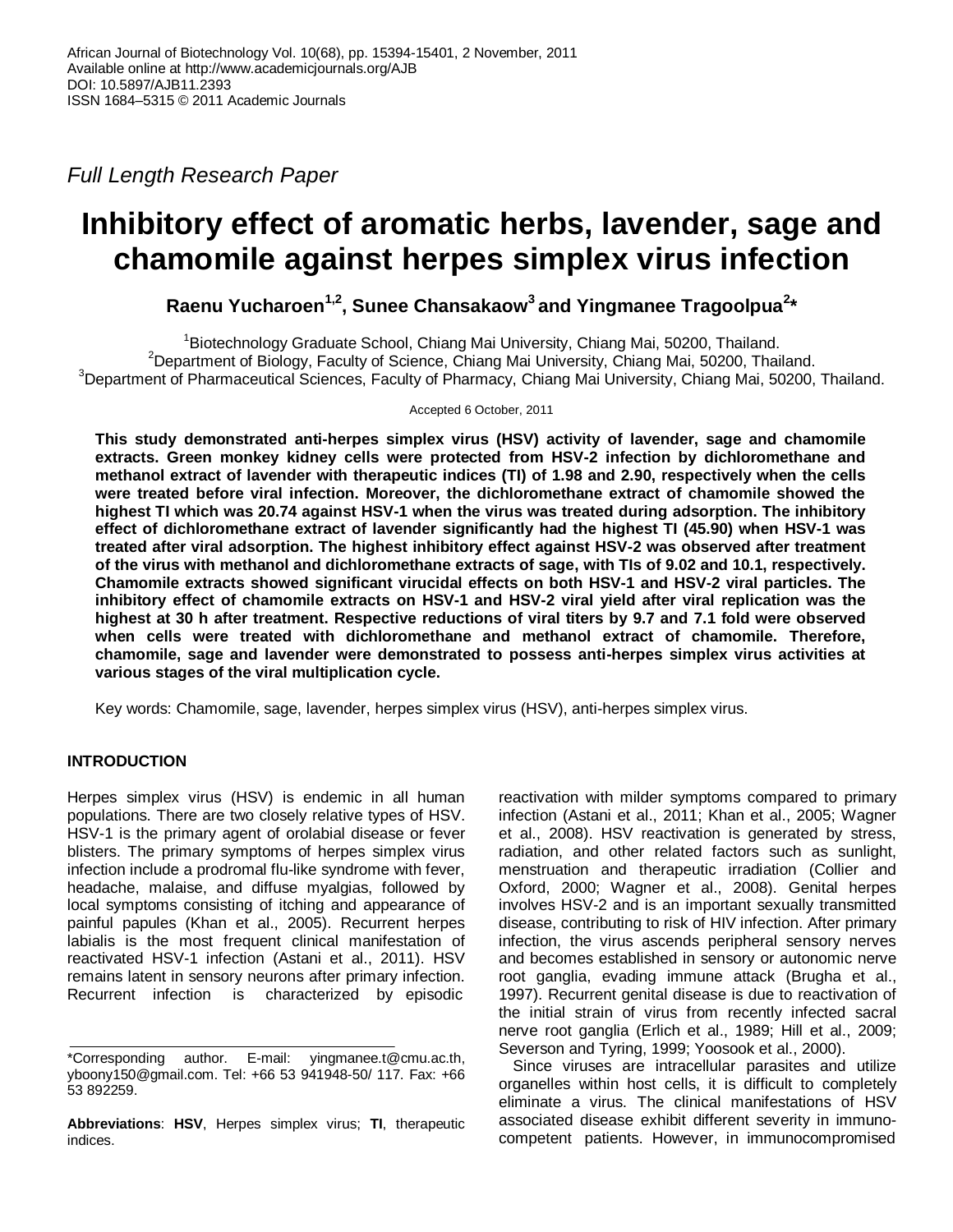patients and neonates, herpetic infections can cause serious systemic illnesses. Antiviral agents licensed currently for treatment of HSV infections include acyclovir (ACV) and derivatives. Some such antiviral agents may produce toxic side-effects. ACV is most commonly used for the treatment of HSV infection, being the first of the nucleoside analogues that are chain- terminating inhibitors highly specific for HSV-infected cells. It has been used successfully in both topical and internal applications with both HSV-1 and HSV-2. However, ACV is expensive, and a major problem associated with ACV therapy is the development of drug-resistant strains of HSV. Mutations in the HSV-thymidine kinase or DNA polymerase genes of HSV may occur after long-term treatment and these mutants are particularly important as opportunistic infectious agents in immunocompromised patients (Crumpacker et al., 1982; Elion, 1993).

Antiviral agents from medicinal plants with new effective compounds exhibiting different modes of action against viral infections are urgently needed. Plants of the Lamiaceae family, including lavender and sage, and of the Compositae family, including chamomile, are widely used in traditional medicines. They have been shown to possess biological properties such as insecticidal, fungicidal and anti-tumorigenic activities (Carta et al., 1996; Ho et al., 2000; Li, 1998; Maria et al., 1998; Moshe et al., 1993). Therefore, the aim of the present study was to investigate possible anti-HSV activity of sage, lavender and chamomile extracts. Moreover, the mode of action of the extracts on HSV multiplication cycle was also studied.

#### **MATERIALS AND METHODS**

#### **Cell lines and viruses**

Green monkey kidney (GMK) cells were obtained from Assist. Prof. Dr. Weerah Wongkham, Department of Biology, Chiang Mai University, Thailand. GMK cells were grown in monolayers with Eagle's minimum essential medium (MEM) (Hyclone, UK) supplement with 10% heat inactivated fetal calf serum (Starrate, Australia) and 40 µg/ml gentamycin. Cells were incubated at 37°C in an atmosphere of  $5\%$  CO<sub>2</sub> incubator. HSV-1 strain F and HSV-2 strain G were propagated and grown on GMK cells. The virus stock was prepared from supernatants of infected cells and stored at - 85°C until use. The viral infectivity titers were determined by plaque titration assay on confluent GMK cells and were expressed as plaque forming units (PFU) per ml.

### **Plant extracts and acyclovir**

Chamomile, sage and lavender were purchased from the Thai Royal Project. Dried plant materials were cut into small pieces, ground, and soaked in dichloromethane and methanol at room temperature. The ratio of plant material to solvent is 50 g per 5 L. The extracts were filtered, concentrated and lyophilized to form dried extracts. The dried extracts were reconstituted in dimethylsulfoxide (DMSO) to be a stock concentration of 160 mg/ml and further diluted in medium for the determination of cytotoxicity and of anti-HSV activity.

Acyclovir, a commonly used anti-HSV synthetic drug, was used

as a positive control (ACV, Sigma Aldrich). ACV was dissolved in sterile distilled water and was diluted with MEM before determination of anti-HSV activity. 50% inhibition concentration  $(IC_{50})$  of ACV was calculated.

#### **Cytotoxicity assay**

For the cytotoxicity assay, the effects of all extracts on the GMK cells were determined in 96-well tissue culture plates. Reconstituted extracts were diluted two-fold by MEM and added onto the cell culture plate. Final concentrations of DMSO in plant preparations after dilution were less than 1% v/v, which did not affect the cells. Then, GMK cells at 1  $\times$  10<sup>6</sup> cells/ml were seeded into the culture plate and incubated for 4 days. The cells were stained with 0.1% crystal violet in 1% ethanol for 15 minutes. The cytotoxic concentration of the extract that reduced viable cell number by 50%  $(CD_{50})$  was determined from dose-response curves and calculated according to modified protocol of Reed and Muench (1938). Thus, non-toxic concentrations of dichloromethane extract of chamomile used in this study ranged from 1 to 156 µg/ml while dichloromethane extracts of lavender and sage ranged from 1 to 9 µg/ml. Methanol extract of chamomile showed nontoxic concentrations, which ranged from 2 to 313 µg/ml whereas methanol extracts of lavender and sage ranged from 2 to 19  $\mu$ g/ml, which were used throughout the study.

#### **Plaque titration assay**

GMK cells were seeded into 24-well tissue culture plates and incubated at 37°C in a 5% CO<sub>2</sub> incubator. Viral stocks were serially diluted in MEM and each dilution was added to the cell monolayer. After 1 h adsorption, the infected cells were then overlaid with overlay medium containing 1.5% carboxymethylcellulose and incubated at  $37^{\circ}$ C in a 5%  $CO_{2}$  incubator for 4 days before staining with 0.1% crystal violet in 1% ethanol for 15 min. Virus plaques were counted and expressed as plaque forming units (PFU) per ml.

#### **Effect of plant extracts on pretreated cells**

Cell monolayers were treated for 1 h with non toxic concentrations of plant extracts as mentioned in cytotoxicity assay. The extracts were removed before adding HSV inoculum. After incubation of the cells with HSV at room temperature for 1 h, overlay medium was added. The infected cells were incubated at  $37^{\circ}$ C in a 5%  $CO_{2}$ incubator for 4 days. The number of plaques was counted and compared with controls.

#### **Effect of plant extracts on HSV during viral adsorption**

Confluent cell monolayers cultivated in 24-well tissue culture plate were infected with 200 PFU of HSV. Then, non toxic concentrations of plant extracts as mentioned in cytotoxicity assay were added onto cell monolayers and incubated for 1 h at room temperature for virus adsorption. After viral adsorption, the residual inoculum was removed and replaced by overlay medium containing 1.5% carboxymethylcellulose, and incubated at  $37^{\circ}$ C in a  $5\%$  CO<sub>2</sub> incubator for 4 days. After incubation, the virus plaques were stained with 0.1% crystal violet in 1% ethanol for 15 min. The number of plaques was counted and the 50% effective doses  $(ED_{50})$ were determined from dose-response curves and expressed as 50% inhibition of plaque numbers compared with controls.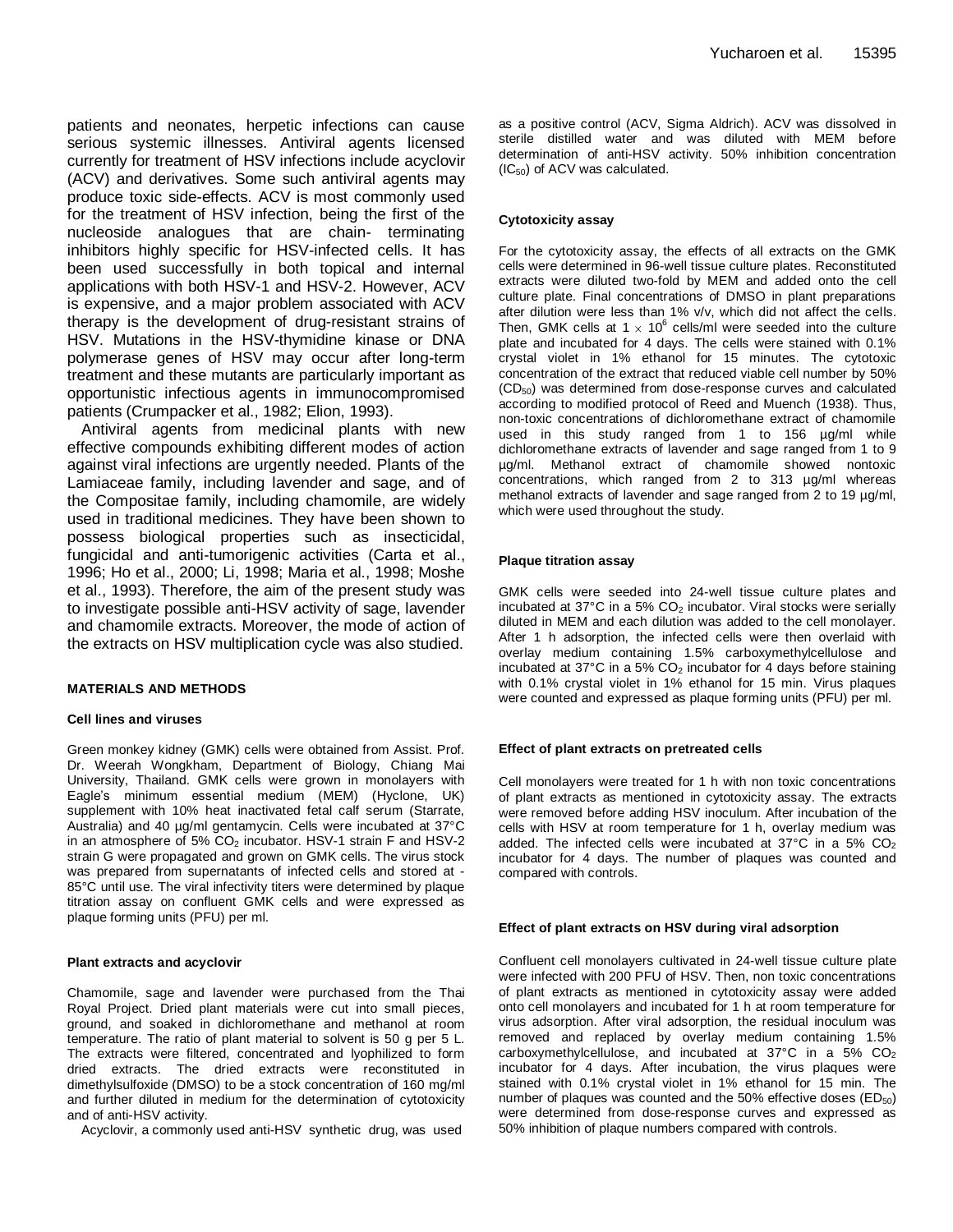#### **Effect of plant extracts on HSV after viral adsorption**

Confluent cell monolayers cultivated in 24-well tissue culture plates were infected with 200 PFU of HSV and incubated for 1 hour at room temperature for virus adsorption. After viral adsorption, non toxic concentrations of the plant extracts as mentioned in cytotoxicity assay were added onto the infected cells. The cells were overlaid with overlay medium and incubated for 4 days at  $37^{\circ}$ C in a 5%  $CO<sub>2</sub>$  incubator. The number of plaques was counted and the 50% effective doses  $(ED_{50})$  were determined from doseresponse curves and expressed as 50% inhibition of plaque numbers compared with controls.

#### **Effect of plant extracts on viral replication**

Cells were grown in 25 cm<sup>2</sup> flasks until confluence, after which, the cells were infected with 1  $\times$  10<sup>6</sup> PFU/ml of HSV. After incubation, the infected cells were washed twice with PBS and treated with the highest non toxic concentrations of the plant extract and  $IC_{50}$  of ACV as positive control. Dichloromethane extracts of lavender, sage and chamomile were used at concentrations of 9, 9 and 156 µg/ml, respectively whereas the methanol extracts of lavender, sage and chamomile were used at concentrations of 19, 19 and 313 µg/ml, respectively. Virus-infected cells in flasks containing medium with 2% fetal calf serum were also included as negative controls. The infected cells were further incubated at 37°C in a 5% CO<sup>2</sup> incubator and the cells were collected at 18, 24 and 30 h after viral infection. The infected cells were frozen and thawed twice before determination of virus titers using a plaque titration assay.

#### **Direct inactivation of viral particles**

For investigation of the effects of plant extracts on viral particles, the highest non-toxic concentrations of each extract were mixed with HSV and incubated for 1, 2, 3 and 4 h at room temperature. Dichloromethane extracts of lavender, sage and chamomile were used at concentrations of 9, 9 and 156 µg/ml, respectively whereas the methanol extracts of lavender, sage and chamomile were used at concentrations of 19, 19 and 313 µg/ml, respectively. After incubation, the inactivated viral particles were adsorbed onto cells for 1 h at room temperature. The infected cells were overlaid with overlay medium containing 1.5% carboxymethylcellulose and incubated for 4 days at 37°C. Then, infected cells were stained with 0.1% crystal violet. The percentages of viral plaque inhibition by the extracts were calculated and compared with those of untreated controls.

#### **Statistical analysis**

Data were given as mean  $\pm$  S.D of three independent experiments. Statistical comparison between groups was analyzed by one way analysis of variance (ANOVA) and Post hoc Tukey test. The *p* values less than 0.05 (*p*< 0.05) were considered significance.

## **RESULTS**

Both dichloromethane and methanol extracts were tested for toxicity to GMK cells using the method of Reed and Muench (1938). The cytotoxicity assay yielded  $CD_{50}$ values of 13.77, 13.77 and 158.87 µg/ml for dichloromethane extracts of lavender, sage and chamomile, respectively whereas the  $CD_{50}$  values for methanol extracts of lavender,sage, and chamomile were 19.97, 19.97 and 316.98 µg/ml respectively.

At non toxic concentrations, reconstituted extracts were tested against both standard HSV-1 and HSV-2. In order to determine the mode of antiviral action of plant extracts, the potential inhibitory effects were tested on pretreated cells, during and after viral adsorption using a plaque reduction assay. After pretreatment of the cells with the extracts, only dichloromethane and methanol extracts of lavender were effective on HSV-2, with respective  $ED_{50}$ values of 6.95 and 6.87 µg/ml, and therapeutic indices (TI;  $CD_{50}/ED_{50}$ ) of 1.98 and 2.90 whereas the percentage of HSV-1 inhibition was 40 and 35% after treatment with the highest concentration of dichloromethane and methanol extracts of lavender at concentrations of 13.77 and 19.91 μg/ml, respectively. Moreover, other extracts inhibited the virus less than 50% and thus  $ED_{50}$  values could not be calculated (Table 1).

The methanol extract of lavender showed the highest TI of 11.95 followed by the methanol extract of chamomile (TI of 4.70) during HSV-1 adsorption to the cells. Dichloromethane extract of chamomile showed inhibitory effects on HSV-1 during adsorption to cells with the highest TI of 20.74 followed by dichloromethane extracts of lavender and sage with TIs of 14.2 and 1.94, respectively. The methanol extract of sage and dichloromethane extract of lavender possessed the highest anti-viral activities during HSV-2 adsorption with TI values of 4.81 and 2.44, respectively (Table 1).

The dichloromethane extract of lavender on HSV-1 after viral adsorption showed significantly the highest TI of 45.90 whereas the significantly highest inhibitory effects against HSV-2 were observed after treatment of the virus with methanol and dichloromethane extract of sage, with TIs of 9.02 and 10.1, respectively.

Direct inactivation of HSV-1 and HSV-2 by the plant extracts was evaluated by a plaque titration assay at 1, 2, 3 and 4 h after viral inactivation, and results compared with the untreated virus control. Chamomile extracts showed significantly highest virucidal effects on both HSV-1 and HSV-2 particles. HSV-1 viral particles were completely inactivated within 3 h, whereas HSV-2 viral particles were completely inactivated by dichloromethane extract of chamomile within 1 h. Moreover, HSV-2 viral particles were also completely inactivated by methanol extract of chamomile within 2 h of treatment (Table 2).

Replication of both standard HSV-1 and HSV-2 after treatment with the extracts was compared with untreated control viruses at 0, 18, 24 and 30. ACV at  $IC_{50}$  concentration was used as positive control, which was 1.5 and 1.3 µg/ml for HSV-1 and HSV-2 treatment, respectively. At 30 h incubation, the cytopathic effect of HSV-1 and HSV-2 infected cells control was observed by 90%, and log HSV-1 and HSV-2 titers (PFU/ml) were 11.5 ±0.04 and 9.70 ±0.29, respectively.

HSV-1 viral yield was reduced after treatment with the extracts within 30 h. The highest reduction in log HSV-1 titer was 7.06 after treatment with methanol extract of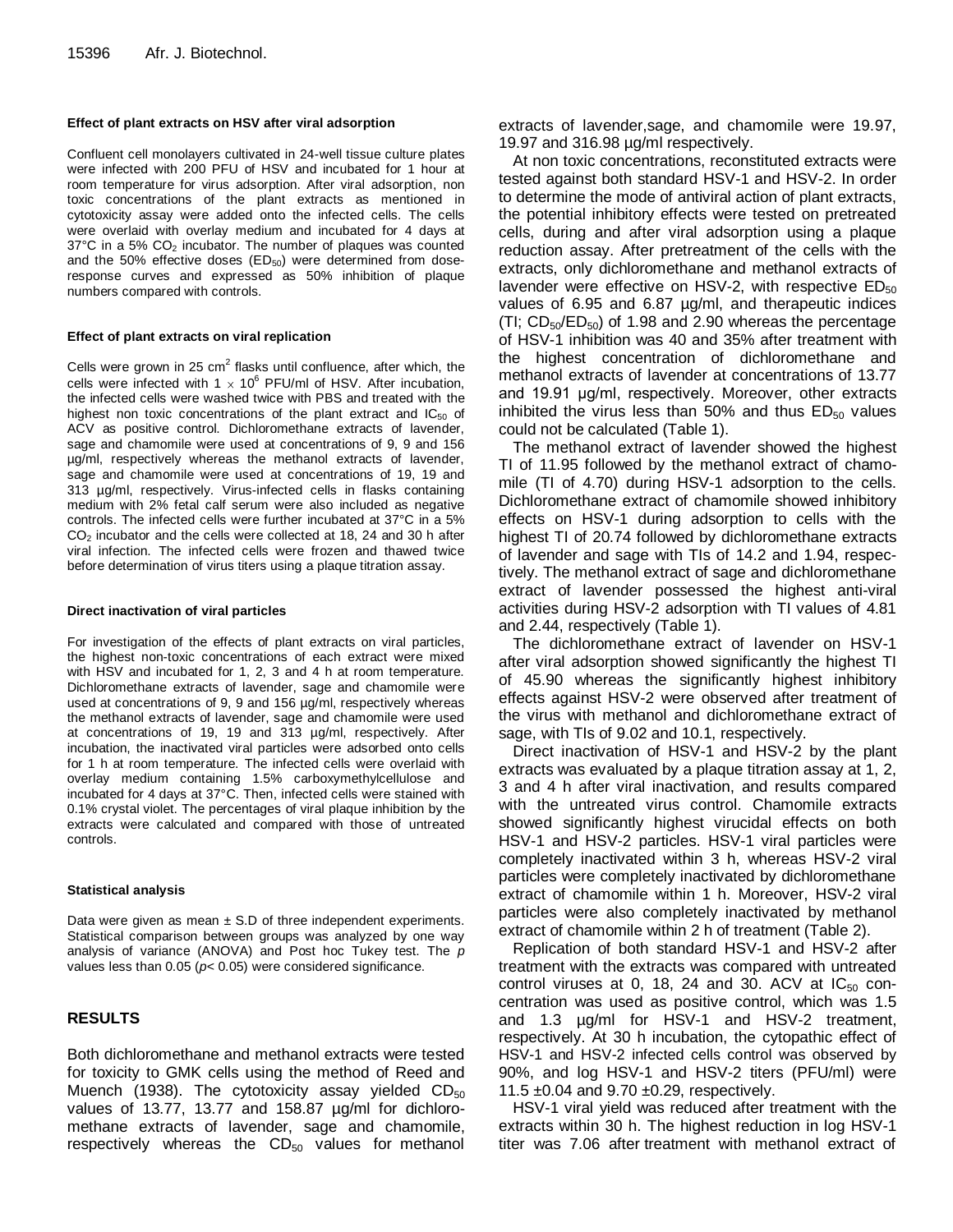|                         | $ED_{50}$ (µg/ml) |                        |                       |                          |                       |                                 |                        |  |
|-------------------------|-------------------|------------------------|-----------------------|--------------------------|-----------------------|---------------------------------|------------------------|--|
| <b>Test</b>             |                   | <b>Pretreated cell</b> |                       | During viral adsorption  |                       | After viral adsorption          |                        |  |
|                         |                   | <b>HSV-1</b>           | $HSV-2$               | HSV-1                    | <b>HSV-2</b>          | <b>HSV-1</b>                    | $HSV-2$                |  |
| <b>Methanol extract</b> |                   |                        |                       |                          |                       |                                 |                        |  |
| Lavender                | <b>LM</b>         | $\blacksquare$         | $6.87 \pm 0.23$       | $1.67 + 0.52$            | $5.03 \pm 0.05$       | $2.61 \pm 0.07$                 | $3.77 \pm 0.07$        |  |
|                         |                   |                        | $(2.90 \pm 0.09)^{A}$ | $(11.95 \pm 4.72)^{B,C}$ | $(3.97 \pm 0.04)^{D}$ | $(7.64 \pm 0.19)$ <sup>A</sup>  | $(5.29 \pm 0.09)^B$    |  |
| Sage                    | <b>SM</b>         |                        |                       |                          | $4.15 \pm 0.03$       | $6.10 \pm 0.06$                 | $2.22 \pm 0.15$        |  |
|                         |                   |                        |                       |                          | $(4.81 \pm 0.04)^{E}$ | $(3.27 \pm 0.03)^{A}$           | $(9.02 \pm 0.59)^c$    |  |
| Chamomile               | <b>CM</b>         |                        |                       | 68.02±8.27               | $111.38 + 4.91$       | $104.84 \pm 1.39$               | $112.78 \pm 3.32$      |  |
|                         |                   |                        |                       | $(4.70 \pm 0.55)^{A,B}$  | $(2.85 \pm 0.12)^c$   | $(3.02 \pm 0.03)^{A}$           | $(2.81 \pm 0.08)^{A}$  |  |
| Dichloromethane extract |                   |                        |                       |                          |                       |                                 |                        |  |
| Lavender                | LD                |                        | $6.95 \pm 0.07$       | $0.97 + 0.43$            | $5.65 \pm 0.07$       | $0.30 \pm 0.03$                 | $2.34 \pm 0.06$        |  |
|                         |                   |                        | $(1.98 \pm 0.02)^B$   | $(14.2 \pm 6.7)^c$       | $(2.44 \pm 0.03)^8$   | $(45.90 \pm 4.64)$ <sup>B</sup> | $(5.88 \pm 0.14)^B$    |  |
| Sage                    | <b>SD</b>         |                        |                       | $7.09 \pm 0.11$          | $6.39 \pm 0.04$       | $5.01 \pm 0.01$                 | $1.36 \pm 0.20$        |  |
|                         |                   |                        |                       | $(1.94 \pm 0.03)^{A}$    | $(2.15 \pm 0.01)^{A}$ | $(2.75 \pm 0.01)^{A}$           | $(10.10 \pm 1.53)^{c}$ |  |
| Chamomile               | CD                |                        |                       | $7.66 \pm 1.46$          | $80.33 \pm 2.78$      | $65.02 \pm 1.34$                | 79.07±1.30             |  |
|                         |                   |                        |                       | $(20.74 \pm 3.74)^c$     | $(1.98 \pm 0.07)^{A}$ | $(2.44 \pm 0.05)^{A}$           | $(2.01 \pm 0.03)^{A}$  |  |

**Table 1.** Inhibitory effects of HSV by dichloromethane and methanol extracts of lavender, chamomile and sage on pretreated cells, during and after viral adsorption.

( ) = (TI=CD<sub>50</sub>/ED<sub>50</sub>); Data in table are given as mean ± standard deviation (SD) of triplicate experiments. Statistical comparison between groups applied using Post hoc Tukey test. Values with the different alphabets within each column are significantly different (*P*<0.05).

chamomile, which was significantly higher than the reduction in log HSV-1 titer by 1.61 after treatment with ACV at  $IC_{50}$  concentration. The reductions in log virus titer (PFU/ml) were 3.82, 3.62 and 4.87 after treatment with the dichloromethane extract of lavender, sage and chamomile, respectively. The reductions in log virus titer (PFU/ml) were 2.51 and 3.08 after treatment with the methanol extract of lavender and sage, respectively (Figures 1 and 2).

The highest reduction in log HSV-2 titer by 9.70 was demonstrated after treatment with dichloromethane extract of chamomile, which was significantly higher than the reduction in log HSV-2 titer by 3.46 after treatment with ACV at  $IC_{50}$  concentration. Inhibition of HSV-2 yield at 30 h after viral infection was observed since log virus titers (PFU/ml) were reduced by 2.67 and 3.48 after treatment with the dichloromethane extracts of lavender and sage, respectively. The reductions in log virus titer (PFU/ml) of HSV-2 were 3.58, 4.08 and 4.48 after treatment with the methanol extract of lavender, sage and chamomile, respectively (Figures 3 and 4).

## **DISCUSSION**

Many aromatic plants used in phytotherapy are considered to be important sources for the production of raw materials or preparations containing phytochemicals that have significant activity against microorganisms. In this study, the dichloromethane and methanol extracts of lavender were able to prevent pretreated cells from viral infection. Although, some extracts inhibited HSV by less than 50%, cytopathic effects of the infected cells after treatment with the extract were reduced and small plaque sizes were observed compared with the controls, which may have resulted from reduction of viral infectivity.

Other plants had been reported to affect the initial stages of viral infection before the adsorption period, for example the essential oil of *Mentha piperita* (Schuhmacher et al., 2003), chamomile oils (Koch et al., 2008) and *Phyllanthus urinaria* (Yang et al., 2005).

Here, the efficiency of the studied extracts was demonstrated on various stages of the virus replication cycle. The dichloromethane extract of chamomile was the most effective on HSV-1 adsorption due to the highest therapeutic index while the significantly highest activity on HSV-2 adsorption was observed when treating with the methanol extract of sage. However, the most effective extracts against HSV-1 and HSV-2 after adsorption were the dichloromethane extracts of lavender and sage, respectively.

Direct inactivation of both HSV-1 and HSV-2 was shown by a reduction of the amount of plaque by 100%, after treatment with the dichloromethane extract of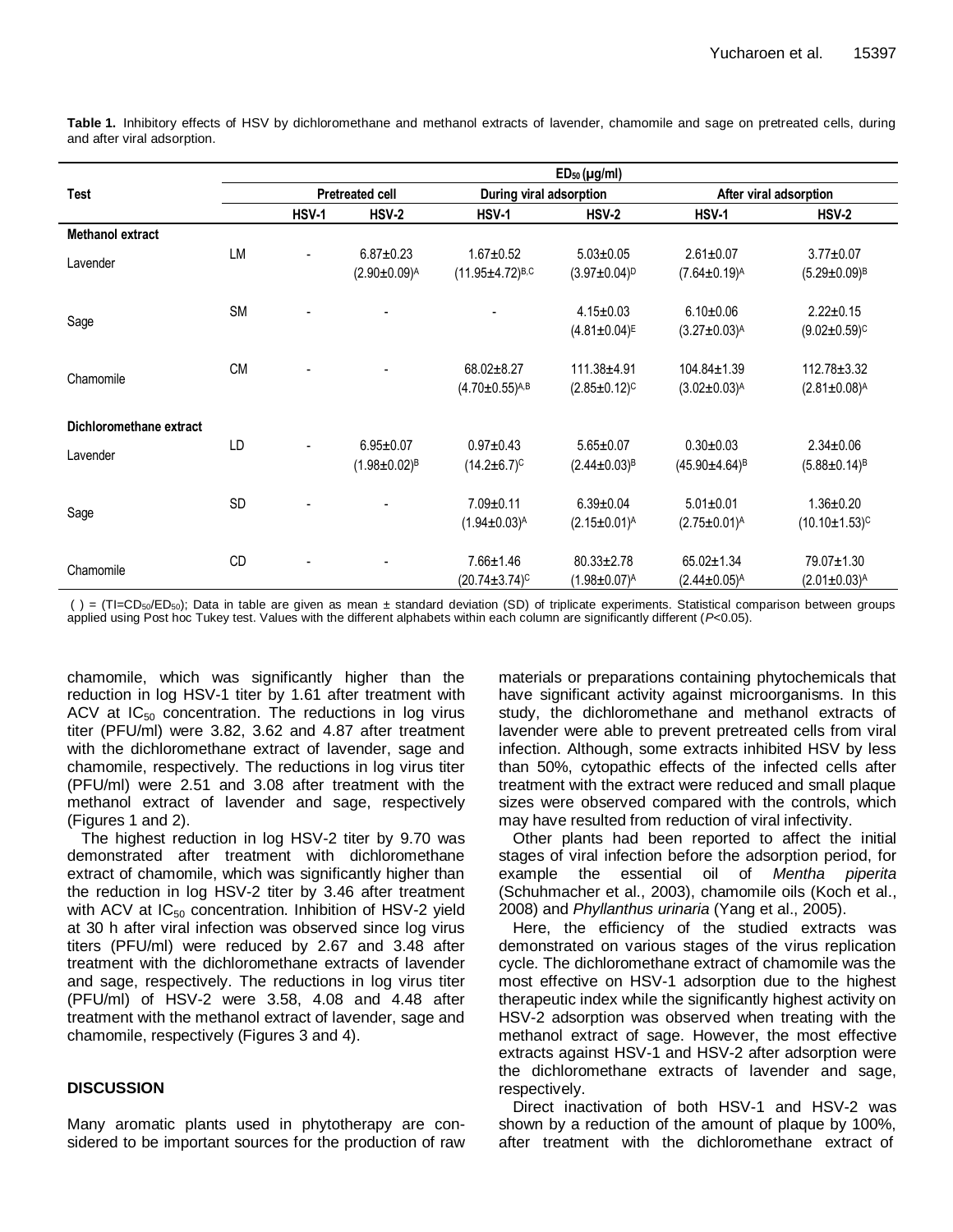|                         | Log amount of viruses (PFU/ml) at one hour interval |                              |                              |                              |                              |                                |                              |                             |                              |  |  |
|-------------------------|-----------------------------------------------------|------------------------------|------------------------------|------------------------------|------------------------------|--------------------------------|------------------------------|-----------------------------|------------------------------|--|--|
| <b>Test</b>             |                                                     |                              |                              |                              |                              | 3                              |                              | 4                           |                              |  |  |
|                         |                                                     | $HSV-1$                      | <b>HSV-2</b>                 | <b>HSV-1</b>                 | <b>HSV-2</b>                 | $HSV-1$                        | <b>HSV-2</b>                 | <b>HSV-1</b>                | $HSV-2$                      |  |  |
| <b>Methanol extract</b> |                                                     |                              |                              |                              |                              |                                |                              |                             |                              |  |  |
| Lavender                | LM                                                  | $5.29 \pm 0.23^{\text{D}}$   | $4.49 \pm 1.20^{\circ}$      | $5.37 \pm 1.05$ <sup>E</sup> | $3.91 \pm 0.19^{\circ}$      | $5.3 \pm 0.35$ <sup>E</sup>    | $3.96 \pm 0.78$ <sup>D</sup> | $5.21 \pm 0.30^{D}$         | $3.88 \pm 0.65^{\text{C,D}}$ |  |  |
| Sage                    | <b>SM</b>                                           | $4.87 \pm 1.50^{B,C}$        | $3.95 \pm 1.60^{\circ}$      | $4.78 \pm 0.80^{\circ}$      | $3.94 \pm 0.90^{\circ}$      | 4.81 $\pm 0.80^{\mathsf{C,D}}$ | 3.28 $\pm 0.70^{\circ}$      | $4.63 \pm 0.60^{\circ}$     | $3.70 \pm 0.50^{\circ}$      |  |  |
| Chamomile               | СM                                                  | $4.76 \pm 0.70^{\text{B}}$   | $2.32 \pm 0.30^{\text{B}}$   | $4.19 \pm 0.60^{\text{B}}$   | $1A$                         | $3.30 \pm 1.10^{\text{B}}$     | $<1^{\mathsf{A}}$            | $3.00 \pm 0.46^{\text{B}}$  | $<1^{\mathsf{A}}$            |  |  |
| Dichloromethane extract |                                                     |                              |                              |                              |                              |                                |                              |                             |                              |  |  |
| Lavender                | LD                                                  | $5.09 \pm 0.20^{\text{C,D}}$ | $4.62 \pm 0.9^{\text{D}}$    | $5.11 \pm 0.30^{D}$          | 4.36 $\pm$ 0.40 <sup>p</sup> | 5.13 $\pm$ 0.65 <sup>D,E</sup> | $4.05 \pm 0.10^{\text{D}}$   | $5.02 \pm 0.50^{\text{D}}$  | 4.19 $\pm 0.6^{\circ}$       |  |  |
| Sage                    | <b>SD</b>                                           | $4.85 \pm 1.35^{B,C}$        | $3.94 \pm 0.35^{\circ}$      | $3.93 \pm 0.10^{\text{A}}$   | $2.81 \pm 0.73$ <sup>B</sup> | 4.72 $\pm 0.90^{\circ}$        | $2.70 \pm 0.56^{\text{B}}$   | $4.53 \pm 0.40^{\circ}$     | $2.2 \pm 0.18^{\text{B}}$    |  |  |
| Chamomile               | CD                                                  | $4.23 \pm 0.30^{A}$          | $\leq 1^{\mathsf{A}}$        | $4.13 \pm 0.60^{A,B}$        | $1A$                         | $1A$                           | $<1^{\mathsf{A}}$            | $<1^{\mathsf{A}}$           | $1A$                         |  |  |
| Virus control           |                                                     | $6.38 \pm 0.07$ <sup>E</sup> | $6.47 \pm 1.20$ <sup>E</sup> | $6.12 \pm 0.85$ <sup>r</sup> | $6.77 \pm 0.20$ <sup>E</sup> | $6.18 \pm 1.50$ <sup>r</sup>   | $6.73 \pm 0.60$ <sup>E</sup> | $6.3 \pm 0.19$ <sup>E</sup> | $6.56 \pm 0.80$ <sup>E</sup> |  |  |

**Table 2.** Direct inactivation of HSV by dichloromethane and methanol extracts of lavender, chamomile and sage.

Data in table are given as mean ± standard deviation (SD) from triplicate experiments. Statistical comparison between groups applied using Post hoc Tukey test. Values with the different alphabets within each column are significantly different (*P*<0.05).



Figure 1. Titer of HSV-1 at 0, 18, 24 and 30 h after treatment with methanol extract of lavender (LM) 19 µg/ml, sage (SM) 19 µg/ml and chamomile (CM) 313 µg/ml compared with untreated virus control and ACV at ED<sub>50</sub> concentration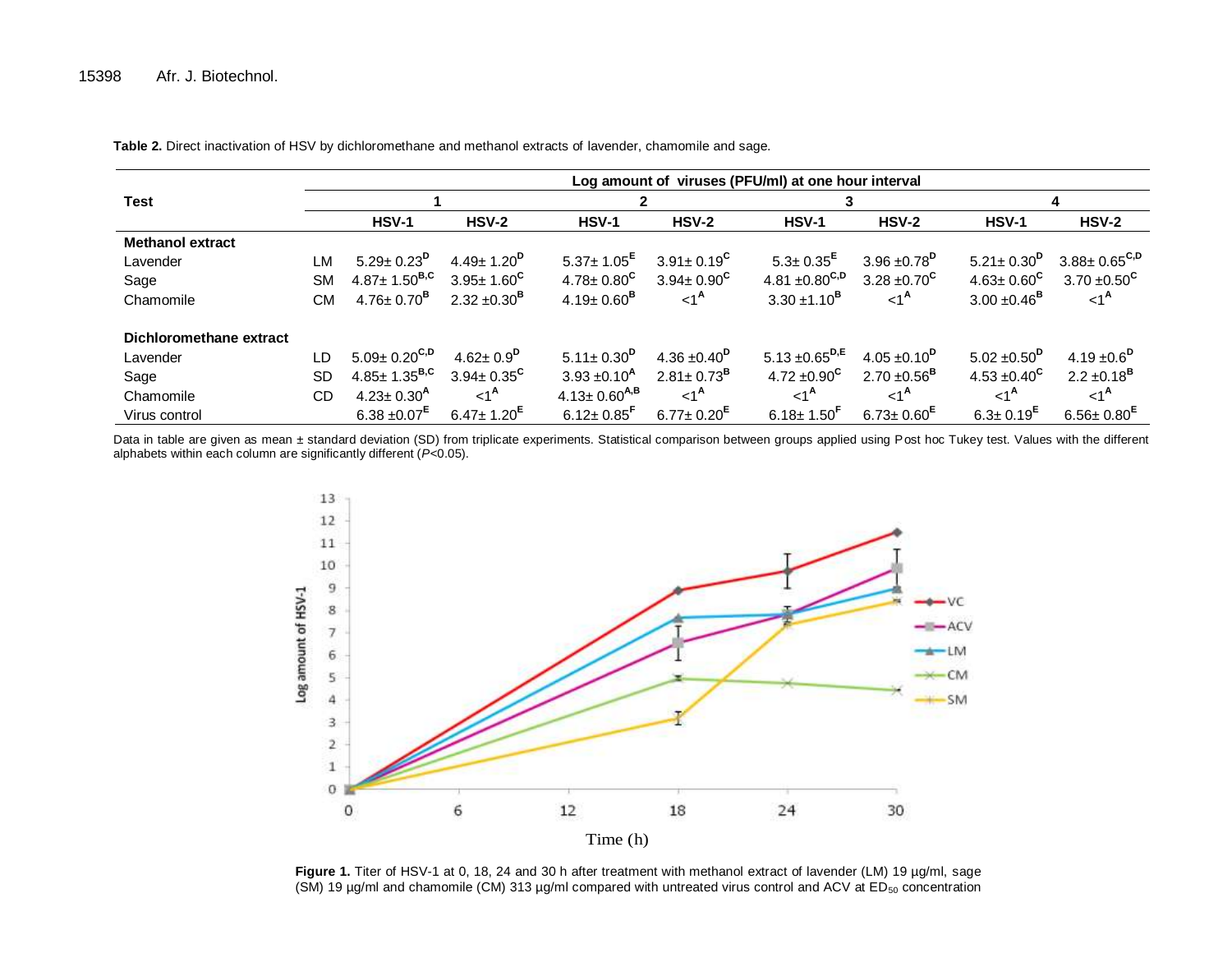

Figure 2. Titer of HSV-1 at 0, 18, 24 and 30 h after treatment with dichloromethane extract of lavender (LD) 9 µg/ml, sage (SD) 9 µg/ml and chamomile (CD) 156 µg/ml compared with untreated virus control and ACV at ED<sub>50</sub> concentration.



Figure 3. Titer of HSV-2 at 0, 18, 24 and 30 h after treatment with methanol extract of lavender (LM) 19 µg/ml, sage (SM) 19 µg/ml and chamomile (CM) 313  $\mu$ g/ml compared with untreated virus control and ACV at ED<sub>50</sub> concentration.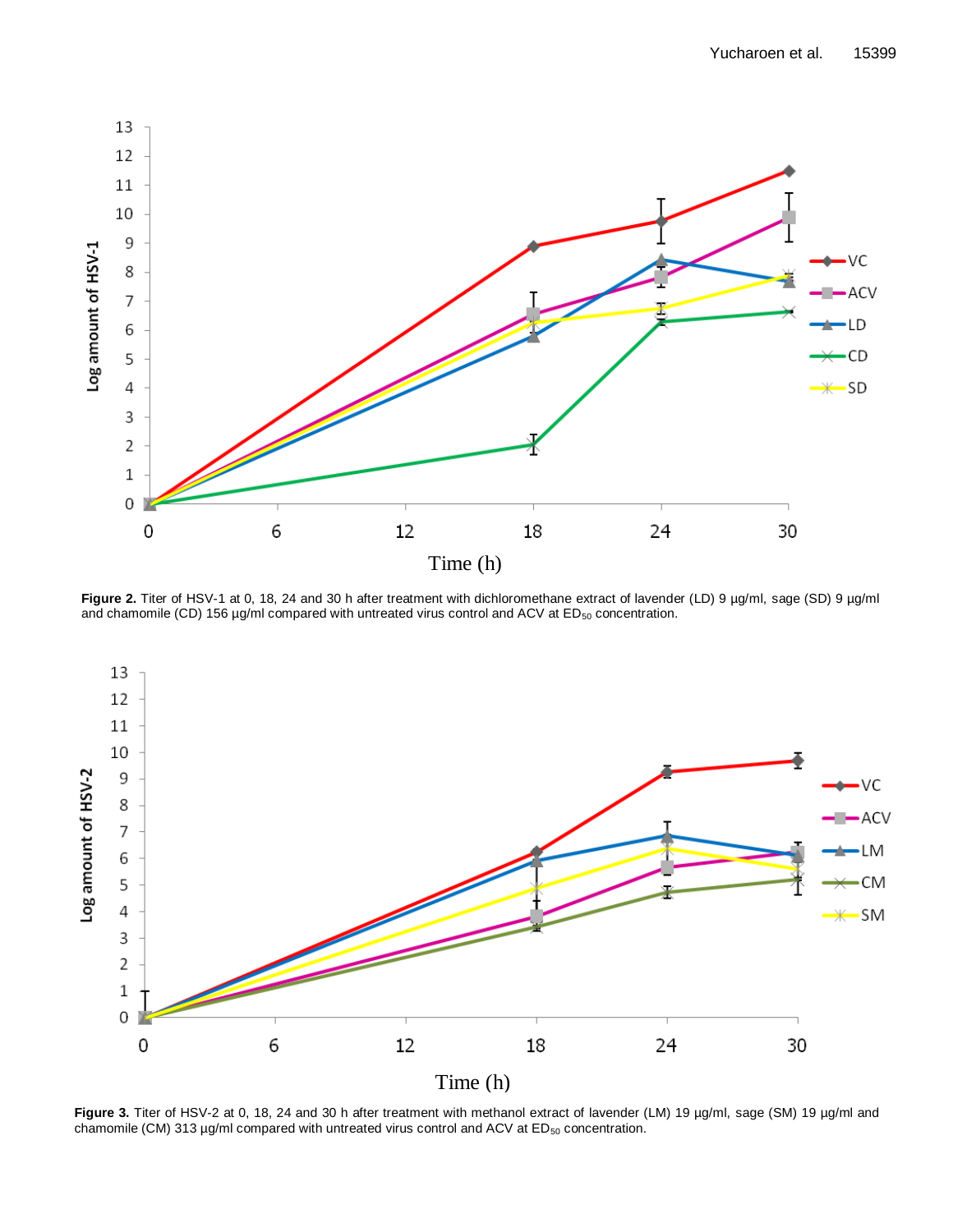

**Figure 4.** Titer of HSV-2 at 0, 18, 24 and 30 h after treatment with dichloromethane extract of lavender (LD) 9 µg/ml, sage (SD) 9 µg/ml and chamomile (CD) 156 µg/ml compared with untreated virus control and ACV at ED<sub>50</sub> concentration.

chamomile and the activity was more pronounced on HSV-2. The similar results were observed since *Barleria lupulina* and *Clinacanthus nutans* extracts could inactivate HSV-2 particles directly (Yoosook et al., 1999), whereas *Artemisia arborescens* essential oil, *Eugenia caryophyllus* extract and eugenol essential oil could inactivate both HSV-1 and HSV-2 particles (Saddi et al., 2007; Tragoolpua and Jatisatienr, 2007).

At 30 h after infection, the highest inhibitory activities of chamomile extracts were observed for both HSV-1 and HSV-2. The anti-HSV activity of chamomile extracts seemed to be retained only within a short period. This may be due to the instability of the active ingredient in the extract. Greater stability of the extracts was observed after treatment HSV-1 with dichloromethane extract of lavender, and treatment of HSV-2 with methanol and dichloromethane extract of sage. Thus, the extracts of chamomile, sage and lavender demonstrated efficient anti-HSV activities, although, the most effective extract was different at each stage of viral replication cycle. Beside this study, dichloromethane and methanol extracts of *Ocimum sanctum*, *Ocimum basilicum* and *Ocimum americanum* also showed anti-HSV activities at various steps of the viral multiplication cycle (Yucharoen et al., 2011).

Studies of *Dunbaria bella* Prain extract and fractions showed inhibition of HSV replication and viral release (Akanitapichat et al., 2006). *Lamiaceae* extracts were also demonstrated on HIV-1 replication by a virion-fusion assay (Geuenich et al., 2008). Many reports have indicated that isoborneol, a monoterpene from *Salvia fruticosa* essential oil, could inhibit glycosylation of HSV polypeptides and showed virucidal activity against HSV-1 by almost 4  $log_{10}$  within 30 min of exposure (Armaka et al., 1999). Additionally, *Salvia* extracts showed antioxidant and antibacterial activities. *Salvia officinalis* L. essential oils showed inhibitory activity on *Escherichia coli*, *Salmonella typhi*, *Salmonella enteritidis* and *Shigella sonei* (Bozin et al., 2007).

Apigenin 7-*o* –glucoside was found to be the major constituent of aqueous and methanolic extracts of chamomile against various human cancer cell lines. αbisabolol from chamomile was active against *Staphylococcus aureus*, *Candida albicans*, *Trichophyton mentagrophytes* and *Trichophyton rubrum* (Balazs and Tisserand, 1998; Carle et al., 1990; Shealy, 2002; Srivastava and Gupta, 2007).

Several studies of herbs have reported antioxidant activity of plants from the Lamiaceae family, which often contain large amounts of phenolic compounds (Kinoshita et al., 2007; Moreno et al., 2006). These activities include antibacterial (Moon et al., 2006; Moreno et al., 2006; Schelz et al., 2006) and anti-inflammatory properties (Della et al., 1990).

The data from this study will augment the results quoted from previous literature and thus may help develop therapeutic antiviral drugs from the aromatic herbs, chamomile, sage and lavender.

## **Conclusion**

Our findings demonstrate that chamomile extracts affected short term viral inhibition and also directly